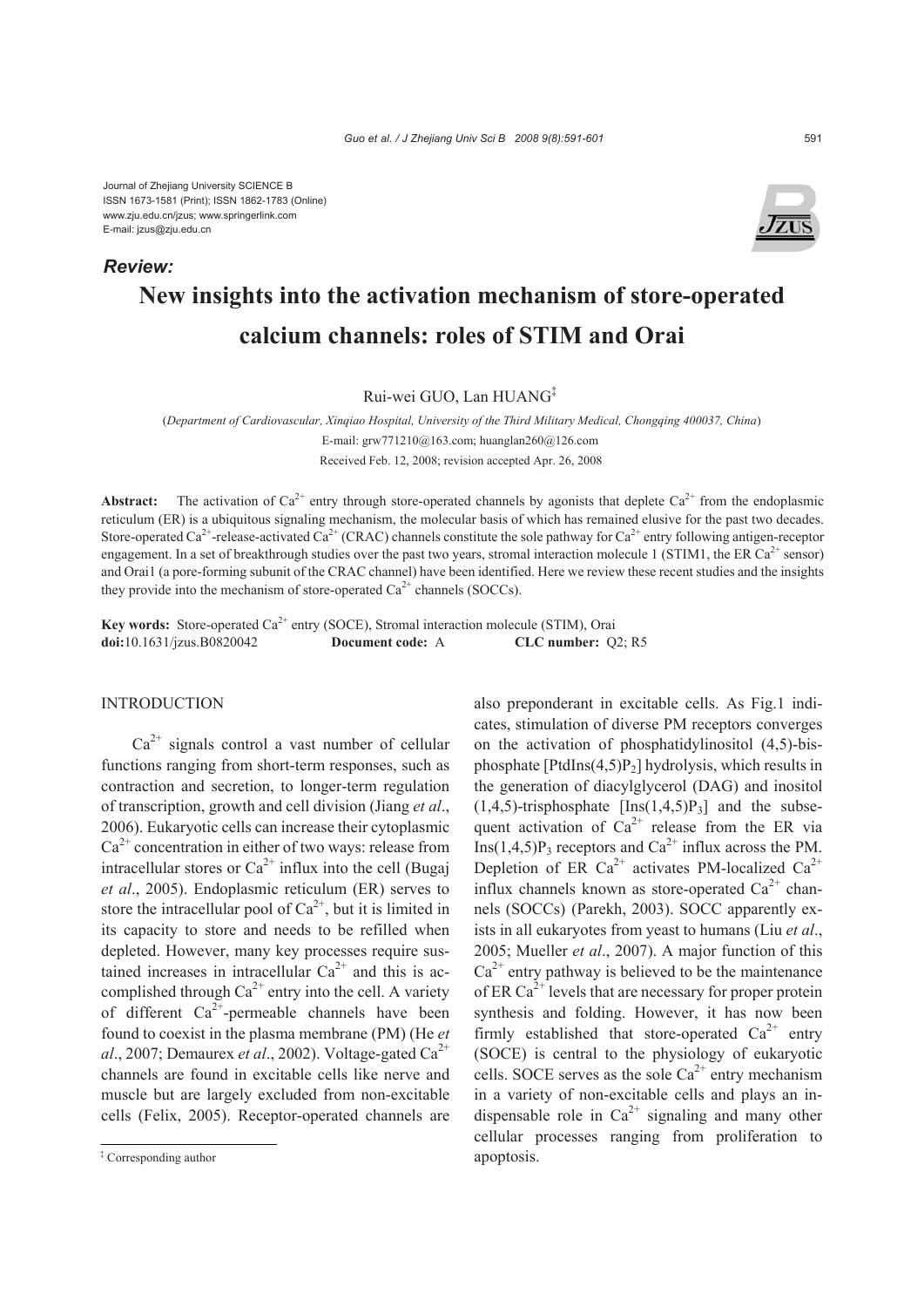

**Fig.1 Model for the activation mechanism of storeoperated Ca2+ channels (SOCCs)** 

SOCCs are a family of  $Ca^{2+}$  permeable ion channels expressed by most cells. The signal for the activation of these ion channels is a decrease in the  $Ca<sup>2+</sup>$  concentration in the endoplasmic reticulum (ER). Stimulation of diverse plasma membrane (PM) receptors converges on the activation of phosphatidylinositol (4,5)-bisphosphate [PtdIns  $(4,5)P<sub>2</sub>$ ] hydrolysis, which results in the generation of diacylglycerol (DAG) and inositol (1,4,5)-trisphosphate [Ins(1,4,5)P<sub>3</sub>], and the subsequent activation of  $Ca^{2+}$  release from the ER via Ins $(1,4,5)P_3$  receptor and Ca<sup>2+</sup> influx across the PM. Depletion of ER  $Ca^{2+}$  activates PM-localized  $Ca^{2+}$  influx channels known as SOCCs

Although several biophysically distinct SOCCs have been reported, the best characterized are the  $Ca^{2+}$ release-activated  $Ca^{2+}$  (CRAC) channels. Over the years many genes have been claimed to code for the CRAC channel (Winslow *et al*., 2003; Prakriya *et al*., 2006). Recently two key players have been identified: stromal interaction molecule 1 (STIM1, the ER  $Ca^{2+}$ sensor) and Orai1 (the pore-forming CRAC channel subunit) (Huang *et al*., 2006; Yeromin *et al*., 2006). An RNAi-based screening approach has revealed a novel single membrane-spanning protein named STIM1 to be required for activation of SOCC. STIM1 is found to be dispersed on the ER membrane in a quiescent situation.  $Ca^{2+}$  store depletion stimulates redistribution of STIM1 to the PM. The redistribution is thought to transmit a store depletion signal to the CRAC channels in the PM. In addition, it has been suggested that Orai1 could function either as a component or a regulator of the CRAC channel (Gwack *et al*., 2007). Hence, SOCC is the product STIM1-mediated sensing of ER  $Ca<sup>2+</sup>$  content leading to activation of PM-localized Orai1 channels. The following sections describe details of the discovery and functional elucidation of the mechanisms involved in this signaling pathway.

# STORE-OPERATED  $Ca^{2+}$  ENTRY (SOCE)

The concept of SOCE was proposed in 1986. This idea originated from a series of experiments in parotid acinar cells investigating the relationships between Ca<sup>2+</sup> release from internal stores, Ca<sup>2+</sup> entry and store refilling. On the basis of this work it was suggested that the amount of  $Ca^{2+}$  in the stores controlled the extent of  $Ca^{2+}$  influx in non-excitable cells, a process originally called capacitate  $Ca^{2+}$  entry (Vanden Abeele *et al*., 2003). When stores were full,  $Ca^{2+}$  influx did not occur but, as the stores emptied,  $Ca^{2+}$  entry developed. It is important to note that SOCE does not necessarily refer to a single mechanism of  $Ca^{2+}$  entry, nor does store-operated entry necessarily refer to a single  $Ca^{2+}$  entry channel; instead, any channel that can be shown to exhibit  $Ca^{2+}$ store-dependent activity can be referred to as an SOCC. The most studied and best characterized SOCC current is the CRAC, which was first characterized in human T cells (Lewis and Cahalan, 1989) and mast cells (Hoth and Penner, 1992).

CRAC is non-voltage activated, inwardly rectifying and remarkably selective for  $Ca^{2+}$ . Other SOCE currents that have been characterized generally exhibit less stringent ionic selectivity (Vig *et al*., 2006). The mechanism by which CRAC is activated, including the molecular identity of the CRAC channel, has long been the most sought after signaling paradigm in the store-operated entry field. Whether via CRAC channel or another SOCC, SOCE accomplishes several critical functions within the cell. First,  $Ca^{2+}$  that enters the cell via the SOCC pathway replenishes the ER  $Ca^{2+}$  stores following a release event, thus maintaining the ability of the ER to release  $Ca^{2+}$ into the cytoplasm in response to subsequent  $Ca^{2+}$ releasing stimuli. This is most notable in cells that respond to activation of the PtdIns $(4,5)P_2$  pathway with  $Ca^{2+}$  influs oscillations, since ablation of  $Ca^{2+}$ entry by removing extracellular  $Ca^{2+}$  or by other pharmacological or molecular means will oftentimes preclude a cell's ability to maintain  $Ca^{2+}$  influs oscillations (Parekh, 2003). Second,  $Ca<sup>2+</sup>$  concentrations within the ER must be maintained at sufficient levels in order for the organelle to carry out many of its fundamental functions (Laporte *et al*., 2004). Thus, chronic depletion of ER  $Ca^{2+}$ , as would occur in the absence of SOCE, can influence ER-dependent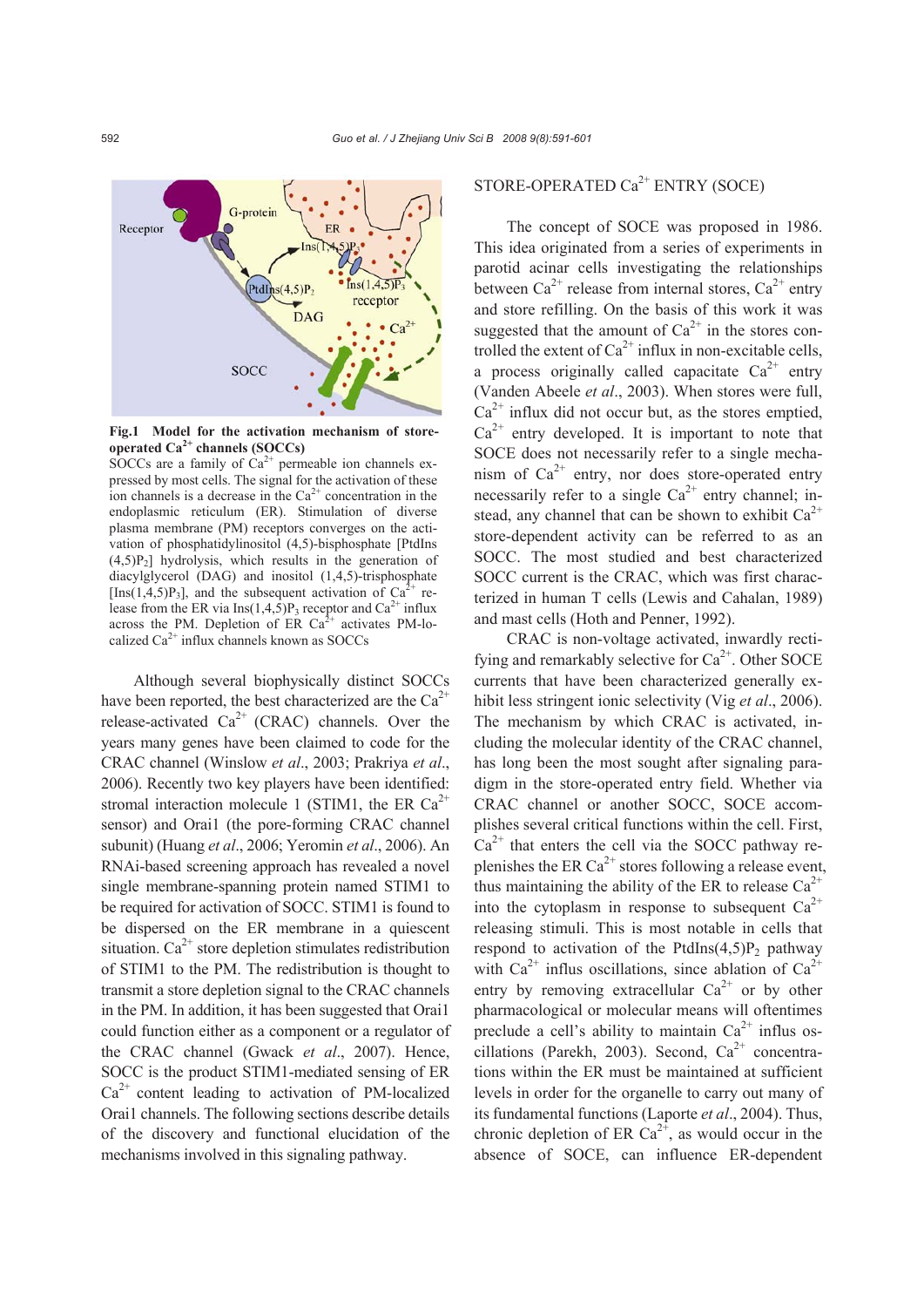processes such as protein folding and trafficking, the ER stress response and apoptosis. Third, it should be noted that  $Ca^{2+}$  that enters the cell via the store-operated pathway first accesses the cytoplasm before entering the ER and, in many cases, results in sustained elevation in  $Ca^{2+}$  influs levels, which is significant for some signaling events, in particular T-lymphocyte activation (Aires *et al*., 2004). It is the increase in cytoplasmic  $Ca^{2+}$  resulting from SOCC, as opposed to that resulting from  $Ca^{2+}$  released from the ER, that is responsible for signaling. Thus, SOCE can influence many aspects of cell biology. It is vital that we understand the molecular compositions of all forms of SOCE so that we may fully appreciate its contribution to normal physiological as well as pathophysiological states of human health.

Now the quest to uncover the molecular identity of the CRAC channel and its mechanism of activation has reached a new important turning point with the recent discoveries that two proteins, STIM1 and Orai1, play obligatory roles in the activation of CRAC channel. Accumulating evidence indicates that STIM1 acts as a sensor of ER store content, while Orai1 may be the CRAC channel itself (Mignen *et al*., 2007; Gwack *et al*., 2007).

# TRANSIENT RECEPTOR POTENTIAL CHAN-NELS (TRPCS) AND SOCCS

For some time now, a significant effort has been made to determine whether or not members of the TRPC family of ion channels are molecular components of the CRAC channel, just because it has been shown that TRPCs are activated in response to agonist-stimulated PtdIns $(4,5)P_2$  hydrolysis in a variety of tissues. However, no TRPC has the same electrophysiological and pharmacological properties as CRAC channel. Although the exact function of TRPCs and how they are regulated have not been established, increasing data suggest that they are localized and regulated within  $Ca^{2+}$  signaling microdomains (Worley *et al*., 2007; Huang *et al*., 2006). TRPC monomers generate a wide variety of cation channels via homomeric and heteromeric interactions. In addition, interaction of TRPCs with regulatory and scaffolding proteins contributes to the diversity and segregation of the channels (Bollimuntha *et al*., 2005). Furthermore, there is clear evidence that TRPCs have a role in mediating agonist-stimulated SOCE and non-SOCE mechanisms. Furthermore, it is important to note that TRPCs may function in certain physiological contexts as SOCC, despite the fact that this activity is distinct from CRAC channels.

The TRPC family contains the mammalian genes most closely related to the *Drosophila trp* gene (Liu *et al*., 2007). Fig.2 indicates the quaternary structure of TRPC. The mammalian canonical TRPC family of cation channels consists of seven members (TRPC1~TRPC7) and the seven family members can be subdivided into subfamilies on the basis of their amino acid similarity (Fleming *et al*., 2007). While TRPC1 and TRPC2 are almost unique, TRPC4 and TRPC5 share about 64% amino acid identity. TRPC3, TRPC6 and TRPC7 form a structural and functional subfamily displaying 65%~78% identity at the amino acid level. All TRPC family members harbor an invariant sequence in the C-terminal tail, called the transient receptor potential (TRP) box (amino acid sequence: EWKFAR), as well as  $3-4$  NH<sub>2</sub>-terminal ankyrin repeats (Lepage and Boulay, 2007; Pigozzi *et al*., 2006).





All members of the TRPC family are believed to share a common topology. The cytoplasmic N-terminus and C-terminus are separated by six predicted transmembrane domains (TM1~TM6), including a putative pore region (P) between TM5 and TM6. However, there is uncertainty as to the exact assignment of the first's two transmembrane segments. The N-terminus is composed of three to four ankyrin (A) repeats, a predicted coiled-coil region and a putative caveolin binding region. The cytoplasmic C-terminus includes the TRP signature motif (EWKFAR), a highly conserved proline rich motif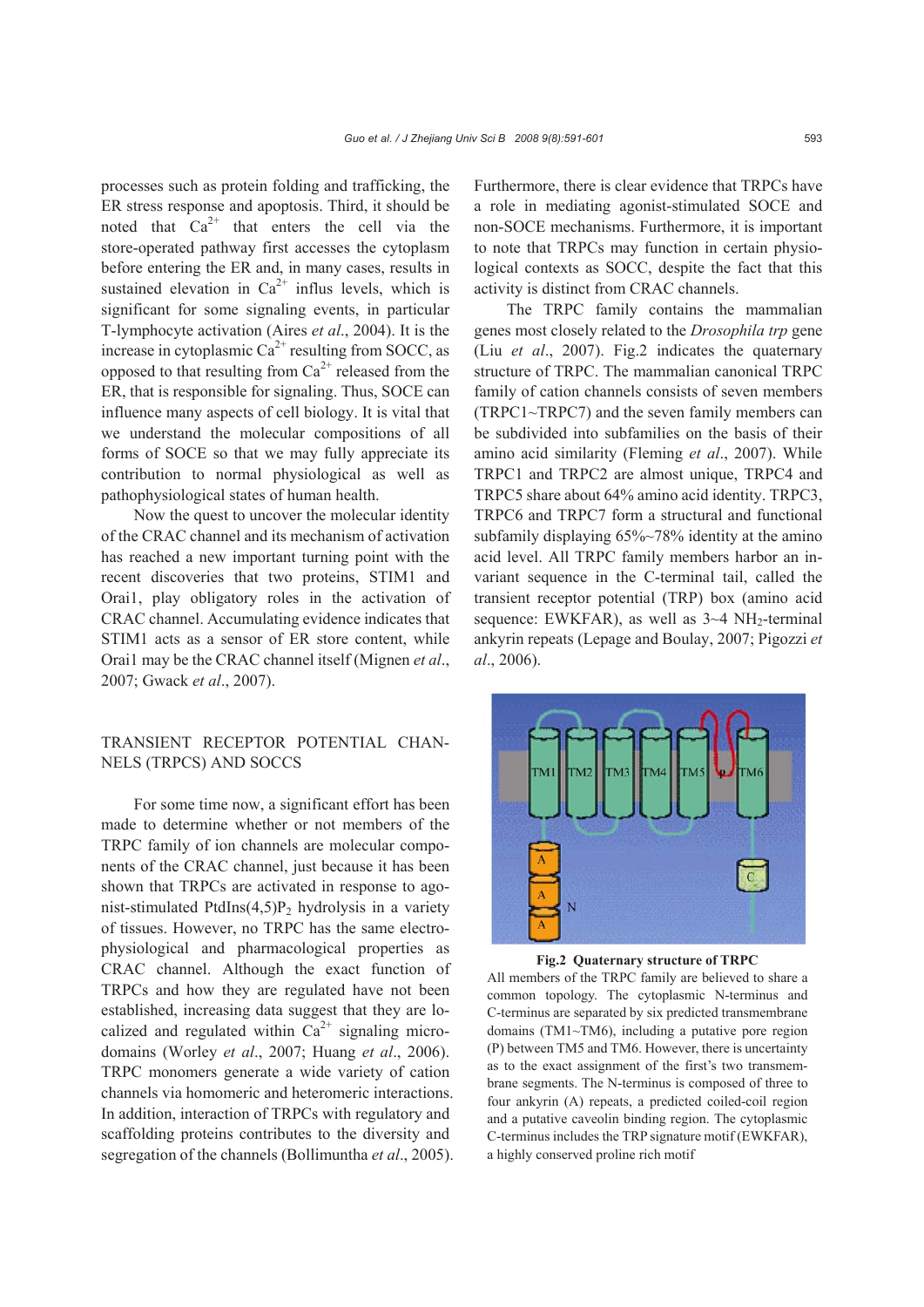TRPC1 is currently the strongest candidate component of SOCCs. Endogenous TRPC1 contributes to SOCE in several different cell types, including the salivary glands, smooth muscle, DT40 (a chicken B lymphocyte cell line) and endothelial cells (Homann *et al*., 2006; Venkatachalam *et al*., 2003). By contrast, heterologously expressed TRPC1 displays store-independent regulation of  $Ca^{2+}$  entry in some studies. Meanwhile, the notion that TRPC1 and TRPC4 may form or be part of SOCC is supported mainly by two different lines of experimental evidence. First, ectopic expression of TRPC1 or TRPC4 in several cell lines increases endogenous store-operated entry induced by either PLC-dependent or pharmacologically-induced depletion of ER  $Ca^{2+}$ stores (Alfonso *et al*., 2008). Second, the use of antisense constructs directed against TRPC1 or TRPC4, as well as genetic disruption of the corresponding genes, has efficiently reduced store-operated entry in a variety of cell types. In some instances, those protocols produced a significant reduction of the archetypical CRAC, leading to the conclusion that TRPC1 or TRPC4 is part of native CRAC channels (Ambudkar *et al*., 2007).

# STIM PROTEINS AND SOCC

Roos *et al*.(2005) performed a large scale RNAi screen in drosophila S2 cells by targeting any protein with a transmembrane domain, including the TRPC family, as well as any protein that had been previously described as playing a role in SOCE. Of 170 genes targeted, only STIM was found to be needed for SOCE and activation of CRAC channel in S2 cells. In a parallel study, Liou *et al*.(2005) targeted a total of 2304 proteins. They identified two mammalian STIM homologues, STIM1 and STIM2, whose knockdown reduced store-operated entry. It should be noted that when Roos *et al*.(2005) applied siRNAs against STIM1 and STIM2 in Jurkat cells, STIM1 was essential for SOCE whereas loss of STIM2 had no effect.

The STIM protein was originally recognized and named STIM from a novel screening of cell surface expressed proteins on stromal cells by using a signal-sequence trap method to identify membrane proteins. This protein is identified as a type-1 (single-spanning) cell surface membrane protein and contains several conserved domains, including a sterile-alpha motif (SAM), a coiled-coil region, and an EF-hand domain (Ross *et al*., 2007). The gene is mapped to human chromosome 11p15.5 (Stathopulos *et al*., 2006**)**. The STIM1 protein is proposed as a "sensor" of  $Ca^{2+}$  within stores; this sensor's function is mediated via a single EF-hand  $Ca^{2+}$  binding motif located in its N-terminal ER luminal domain. STIM2 is the close mammalian homolog of STIM1. STIM1 and STIM2 are widely expressed and have almost identical EF-hand-containing N-terminal domains and trans-membrane sequences. The cytoplasmic C-terminal domains contain nearly identical coiledcoil regions; thereafter, their sequences deviate toward the C terminus (Soboloff *et al*., 2006a).

# **STIM1** is the Ca<sup>2+</sup> sensor

It was clear that suppressed STIM1 expression prevents SOCE and eliminates the store-dependent activation of CRAC channels. Some reports showed that the STIM1 is a component of the  $Ca^{2+}$  influx channel (Soboloff *et al*., 2006b; Huang *et al*., 2006). In support of this opinion, *Drosophila* genome-wide search identified numerous potential ion channel genes as well as  $Ca^{2+}$ -binding proteins with transmembrane domains, yet only STIM had a detectable effect on SOCE. Moreover, over-expression of STIM1 by nearly 100-fold in HEK293 cells enhanced SOCC influx by only 17% and did not induce detectable SOCC current, arguing that STIM1 is probably not the channel itself. A recent report concluded that STIM1 functions as a component that would facilitate assembly and regulate activity of SOCCs in different tissues, serving as an essential subunit (Spassova *et al*., 2006). Mechanistically STIM1 might function as a  $Ca^{2+}$  sensor or a coupler linking store depletion to activation of SOCCs, as shown in Fig.3. Some more recent study showed this function being mediated via the EF-hand  $Ca<sup>2+</sup>$ -binding domain on the N-terminal ER luminal portion of STIM1 (Hewavitharana *et al*., 2007; Li *et al.*, 2007). Decreased ER Ca<sup>2+</sup> results in a profound intracellular redistribution of STIM1 from a uniform ER pattern to spatially discrete areas termed puncta. Mutations in acidic residues within the  $Ca^{2+}$ -binding pocket of the EF-hand domain of STIM1, which presumably lower the affinity for  $Ca^{2+}$ , produce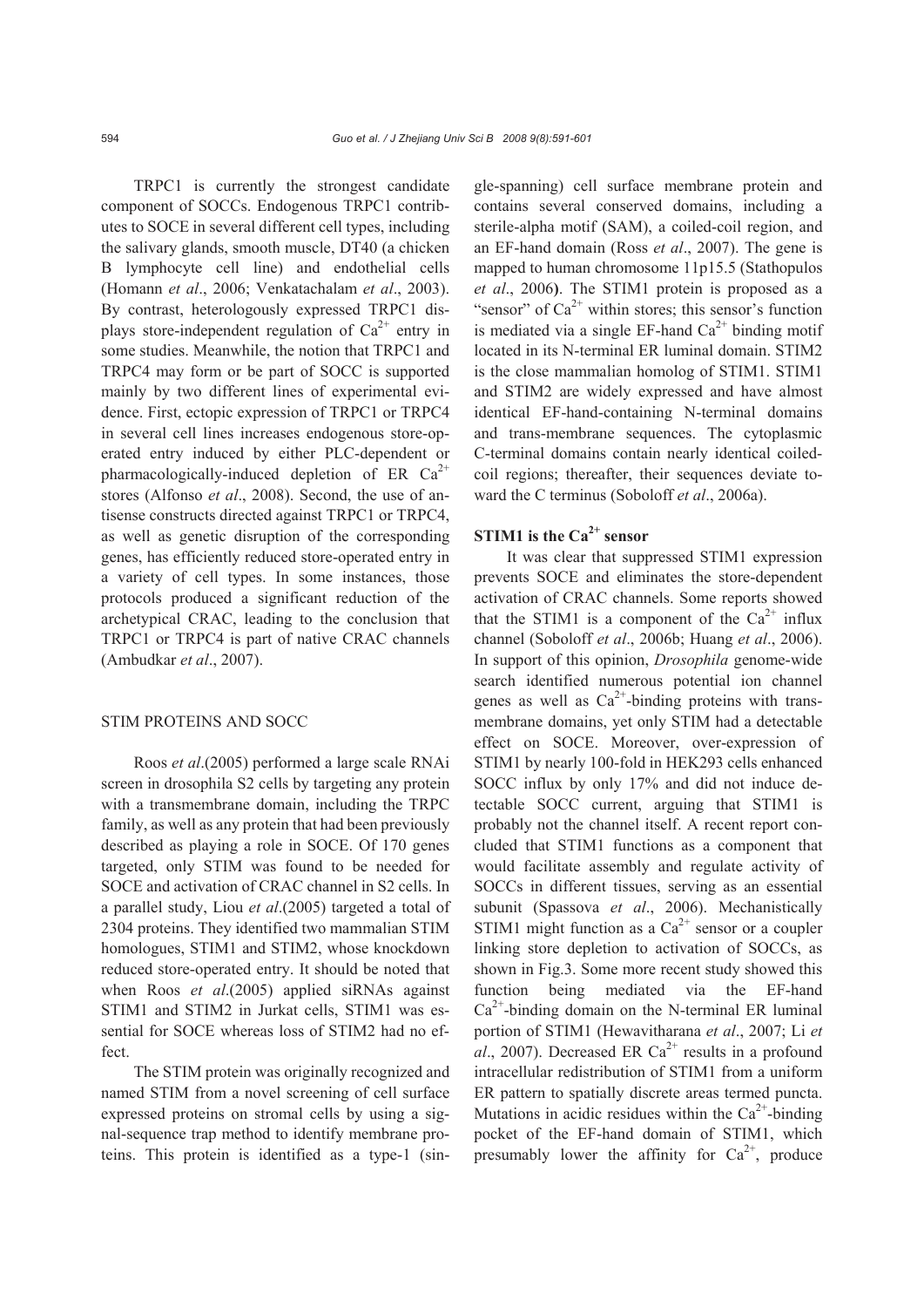

**Fig.3 Model of STIM1 function** 

Upon store depletion, STIM1 located in the ER unbinds  $Ca<sup>2+</sup>$  and translocates to the plasma membrane to activate CRAC channel subunits that are already in the plasma membrane (left), form junctions between the  $Ca^{2+}$  store and the plasma membrane (middle) or assemble to form functional CRAC channels (right) (Zhang *et al*., 2005)

constitutive  $Ca^{2+}$  entry that is independent of store depletion. The EF-hand-mutated STIM1 protein is already distributed in puncta, exactly mimicking the store-depleted mode. These results are highly consistent with the premise that the EF-hand is indeed the luminal Ca2+ sensor for SOCCs (Baba *et al*., 2006; Luik *et al*., 2006). However, without physical evidence of actual  $Ca^{2+}$ -binding, it must be considered that the EF-hand domain of STIM1 might not bind  $Ca^{2+}$  and could serve another purpose.

The precise location of STIM1 after store depletion is crucial in understanding its role in the SOCC process. One hypothesis is that STIM1 is transported to and inserted into the PM upon  $Ca^{2+}$ store depletion (Zhang *et al*., 2005). In contrast, others have suggested that STIM1 may aggregate underneath the PM without being inserted into the membrane (Wu *et al*., 2006). A recent study reinforced this argument by reporting little surface staining of EYFP (enhanced yellow fluorescent protein) antibody using an immunofluorescence method in HEK293 cells transfected with EYFP-STIM1 (Smyth *et al*., 2007). However, the result would be hard to reconcile with the electrophysiological experiments showing that extracellular application of antibody against the N-terminus of STIM1 blocks SOCE in HEK293 cells (Spassova *et al*., 2006). Although a most recent report concluded that STIM1 puncta formed in the ER near the PM (Spassova *et al*., 2006), quantitative comparisons of STIM1 fractions in the ER have not been made between, before and after store depletion.

Three preliminary models have been proposed to explain how STIM1 might work based upon its cellular localization patterns. All the three models have in common the fact that STIM1 is located in the ER membrane prior to store depletion. The first model suggests that STIM1 in the ER is combined with STIM1 in the PM following store depletion. This model of course requires that some STIM1 is found in the PM and that this pool of STIM1 is necessary for activation of CRAC channel (Luik *et al*., 2006). The second model contends that most or all STIM1 is confined to the ER membrane prior to store depletion. After store depletion, however, STIM1 is somehow transported to and inserted into the PM. It is not clear what mechanism would be involved in the transport of STIM1 to the PM, as accumulating evidence suggests that the most likely mechanism, vesicle trafficking, is not involved in CRAC channel. Both the first and second models are supported by cell surface biotinylation experiments that detected STIM1. However, these data must be interpreted with caution since STIM1 may have been co-precipitated with a cell surface protein such as the channel itself rather than being directly biotinylated. In studies employing transfection of HEK293 cells with STIM1 and Orai1 (discussed in the following section), no STIM1 was detected in the PM by antibody binding, despite the generation of huge STIM1- and Orai1-dependent CRAC-like currents. These latter findings favor a third model which places STIM1 only in the ER membrane. Following store depletion, the puncta would be very close to the cell surface, but not actually inserted into the PM. In this scenario the STIM1 would interact with additional components of the CRAC pathway, such as the channels themselves, when brought into the puncta. This model does not exclude the possibility that STIM1 under certain circumstances can be found in the PM. It does indicate, however, that this putative PM pool of STIM1 is not essential for activation of CRAC channel and SOCE (Wu *et al*., 2006).

#### **STIM2 is an inhibitor of STIM1**

STIM1 and STIM2 are clearly closely related to each other with respect to their primary amino acid sequence and their predicted secondary structure and domain organization. Both proteins are predicted to be single-pass transmembrane proteins, with an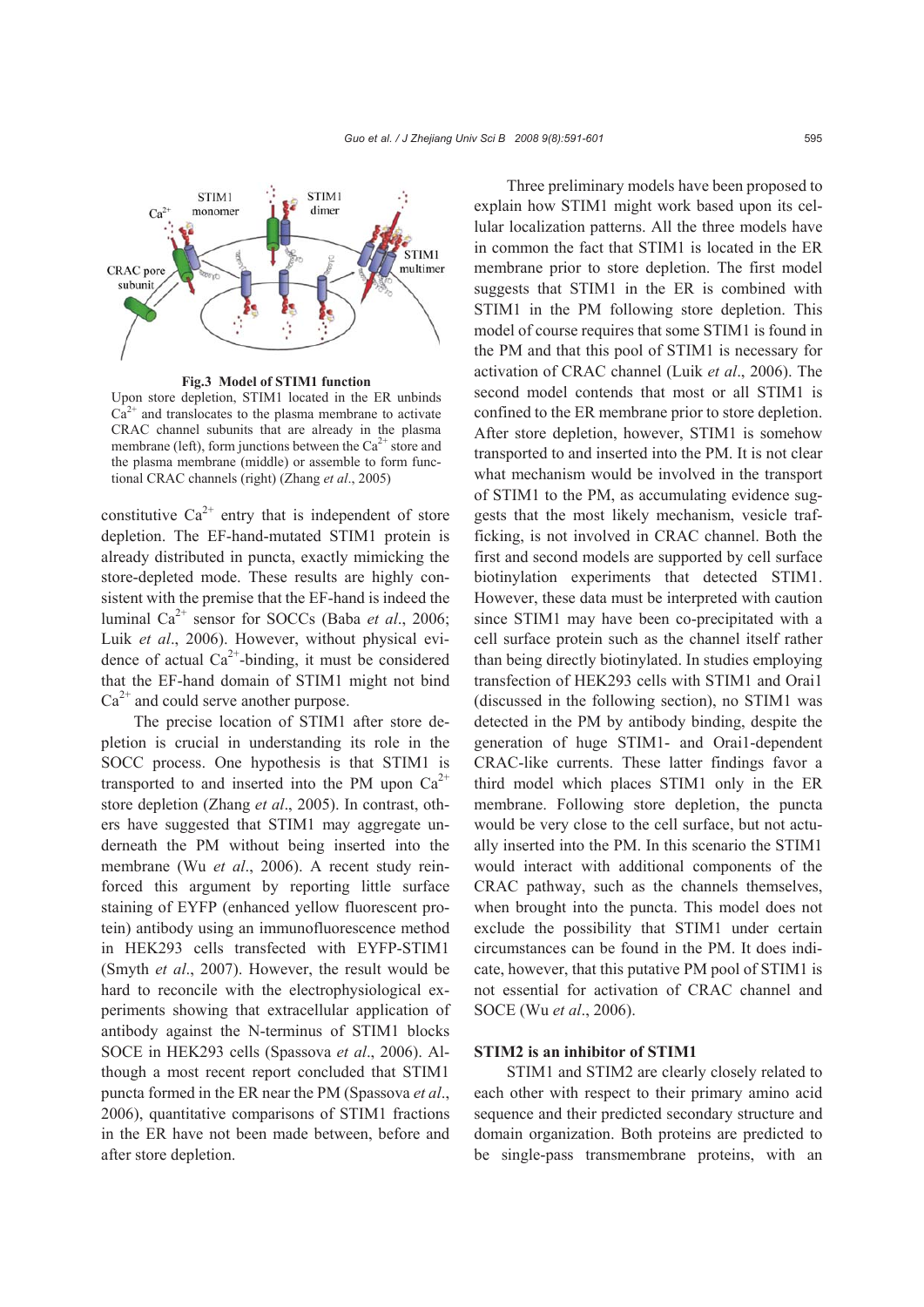exoplasmic N-terminal region and a cytoplasmic C-terminal region. The sequences of the two STIM proteins diverge significantly from C-terminal region to the coiled-coils region; STIM1 and STIM2 contain unique proline-rich regions that include serine/threonine residues. Human STIM2 maps to chromosome 4p15.1 (Soboloff *et al*., 2006b; Wissenbach *et al*., 2007). While STIM1 is expressed in both the ER and PM, STIM2 is expressed only intracellularly (Wissenbach *et al*., 2007).

Despite sharing close structural homology with STIM1, STIM2 has a very different role in the control of  $Ca^{2+}$  entry. The effects of over-expressed STIM1 and STIM2 on SOCC were compared by using stably expressing clonal HEK293 lines. STIM2 expression in HEK293 cells results in almost complete inhibition in SOCE, with good correlation between STIM2 expression and suppression of SOCC. The recent study revealed that expression of STIM2 has a powerful inhibitory effect on SOCC activation in other cells, including PC12 pheochromocytoma cells, A7r5 smooth muscle cells and Jurkat T cells (Soboloff *et al*., 2006b).

There are two models for STIM1-mediated SOCC activation involving: (1) "insertion" of STIM1 into the PM after store depletion and (2) "interaction" of the ER STIM1 with the PM to activate the channel. In an insertion model, binding of STIM1 to STIM2 could prevent STIM1 transfer into the PM. The N-terminal half of the cytoplasmic region of both STIM molecules is predicted to be almost exclusively a-helical, most of which is predicted to form coiled-coils. The homotypic and heterotypic interactions between STIM proteins are mediated by these cytoplasmic coiled-coil regions (Dziadek and Johnstone, 2007). SOCC activation involving ER-PM interactions is compatible with the "conformational-coupling" model supported by evidence that close interactions, but not ER-PM fusion, are involved in SOCC activation. In the store-replete resting state, SOCCs are closed and STIM proteins are distributed throughout the ER. STIM1 is also present in the PM, where it is required for SOCC activation. The effect of STIM2 is depicted as dependent on its ratio with STIM1 (Soboloff *et al*., 2006b). After store emptying, STIM1 and STIM2 become aggregated and organized within puncta close to the PM. When the STIM2/STIM1 ratio is low, functional coupling to

activate SOCC occurs; this is depicted as C-terminal interactions between ER STIM1 and PM STIM1 associated with the channel. When the STIM2/STIM1 ratio is high, puncta contains more STIM2 depicted as interfering with successful conformational coupling to activate SOCC. Thus, expression and localization of STIM2 within puncta may be a key regulatory control process in the activation of SOCC. STIM2 may exert an important level of control over the activation of SOCC and hence the mediation of longer-term  $Ca^{2+}$  signals regulating transcription, cell growth and proliferation.

#### ORAI PROTEINS AND SOCC

Recently the second protein component of CRAC channel has been identified and named as Orai (in Greek mythology, the Orai is the keeper of the gate of heaven), which is a PM four-transmembrane spanning protein (Feske *et al*., 2006). This revelation came from a combination of elegant studies including genome wide RNAi screening (drosophila genome wide RNA interference screen) and modified linkage analysis identifying (a modified linkage analysis with single-nucleotide polymorphism arrays in the cells from patients with one form of hereditary severe combined immune deficiency (SCID) syndrome, who are defective in SOCE and CRAC channel function). The naturally occurring mutation in Orai1 led to elimination of CRAC, as did Orai1 knockdown. Expression of wild type Orai1 restored CRAC channel activity to normal levels in cells taken from immune-deficient patients. Initially the Orai1 protein was not recognized as being related to other known channel proteins, and hence it was unclear whether it was the channel moiety of SOCC or whether it was yet another protein involved in coupling or regulating of SOCCs. In 2006, by using site-directed mutagenesis, Dr. Cahalan's group showed that a point mutation (E180D) in the conserved S1-S2 loop of drosophila Orai (*olf186-F*) transforms the ion selectivity properties of CRAC from being  $Ca^{2+}$ -selective with inward rectification to being selective for monovalent cations and outwardly rectifying (Yeromin *et al*., 2006). Moreover, Dr. Rao's group proved that mutations within putative pore regions of human Orai1 also change the biophysical properties of SOCE (Prakriya *et al*., 2006). All these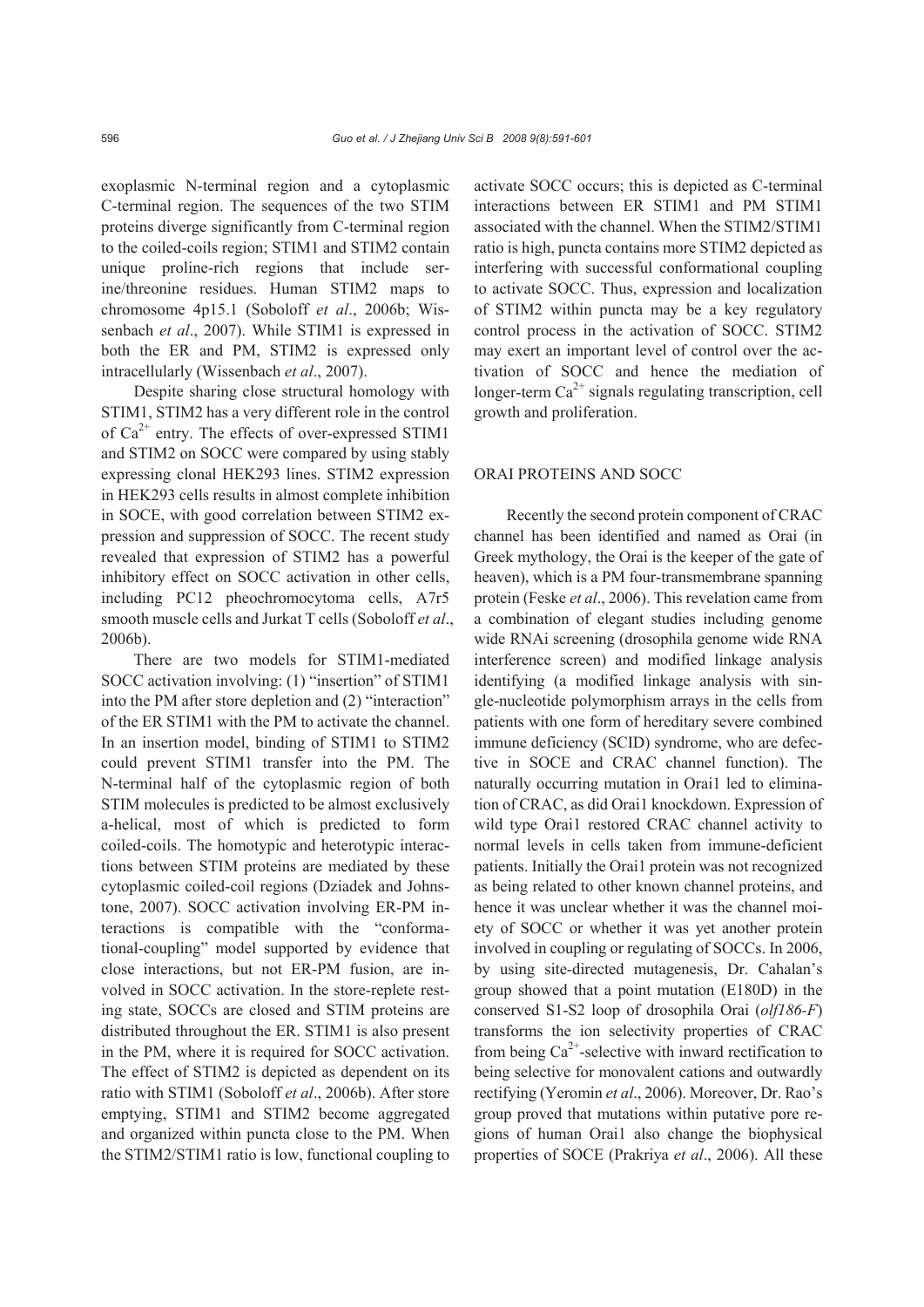results suggest that human Orai1 and drosophila homologue Orai are essential pore-forming subunits of the SOCC. It is now clear that the Orai1 protein fulfills all the criteria of being the SOCC moiety itself. Unlike STIM1, Orai1 apparently resides only at the PM, the N-terminus and C-terminus of the tetra spanning membrane protein both exist within the cytoplasm (Gwack *et al*., 2007). In addition to Orai1 there are two other Orai family members, Orai2 and Orai3, expressed in mammals (DeHaven *et al*., 2007). Hence, heteromeric combinations of these proteins may result in channels with distinct regulatory and/or coupling processes.

# **Orai1 co-expressed with STIM1 is sufficient to reconstitute SOCC**

Orai1, like STIM1, is an essential part of the signaling sequence that links empty stores to activation of SOCE, but where does it fit? Orai1 is predicted to have four membrane spanning regions (M1~M4) and is incorporated into the PM with its M3-M4 loop in the extracellular space and its N-terminus and C-terminus in the cytosol (Gwack *et al*., 2007; Vig *et al*., 2006). Orai1 has no obvious similarity to any known channel, but CRAC is also an unusual current; so, is Orai1 the missing SOCE channel? Recently, two independent groups have indicated this to be the case by demonstrating that mutations within putative pore regions of Orai or Orai1 change the biophysical properties of SOCE (Yeromin *et al*., 2006; Feske *et al*., 2006). In addition, several reports have demonstrated that Orai1 co-expressed in STIM1-expressing cells resulted in a massive and rapid increase in SOCC (Hewavitharana *et al*., 2007; Takahashi *et al*., 2007). This increase is not seen when STIM1 alone is transfected into cells. However, when Orai1 alone is transfected, there is a clear inhibition of CRAC in Jurkat, RBL cells and HEK293 cells (Prakriya *et al*., 2006; DeHaven *et al*., 2007). These findings illustrate several important points: (1) They demonstrate that STIM1 and Orai1 are the only components necessary to produce large CRAC currents when over-expressed, indicating that there are no other rate-limiting components of the system. Interestingly the CRAC currents observed when STIM1 and Orai1 are co-expressed do not completely recapitulate all of the canonical characteristics of CRAC; (2) A significant question is why over-expression of Orai1 results in

substantially lower SOCC in HEK293 cells or decreased CRAC channel activity in RBL cells. Some report (Hewavitharana *et al*., 2007; Prakriya *et al*., 2006) explained that over-expression of Orai1 alters coupling stoichiometry, consistent with theories previously presented by Putney (2005). Thus, this inhibitory action of Orail provides potentially useful information on the functional coupling stoichiometry that exists between the two proteins; (3) The observation that over-expression of these two proteins produces such a dramatic increase in CRAC current density argues that Orai1 may be the CRAC pore-forming unit. If Orai1 was merely another part of the activation machinery, then over-expression of STIM1 plus Orai1 might result in a small increase in current density, but only to the point at which the endogenous channels are all in the open state. Especially in HEK293 cells which have nearly undetectable endogenous CRAC, the likelihood of the cells expressing enough endogenous channels to accommodate such large increases in current density seems unlikely (Gwack *et al*., 2007; Vig *et al*., 2006).

How does  $Ca^{2+}$  dissociation from the EF-hand of STIM1 cause the pore of Orai1 to open? Co-immunoprecipitation experiments suggest that association of the two proteins is promoted by  $Ca^{2+}$  release from intracellular stores (Yeromin *et al*., 2006). A study is to resolve whether STIM1 acts only from within the ER membrane or whether it also becomes incorporated into the PM where, with Orai1, it might contribute to the formation of the channel. The latter might explain the ability of extracellular antibodies to the N-terminus of STIM1 to attenuate SOCE (Li *et al*., 2007). For now, the most parsimonious mechanism suggests that STIM1 anchored within the ER membrane interacts, after store depletion, with N-terminus of Orai1 in the PM, as shown in Fig.4 (Lewis, 2007). Which region of the Orai1 N-terminus participates in SOCE? The N-terminal cytosolic domain of Orai1 has several unique features, including five positively charged arginine residues and two proline-rich domains. Huang *et al*.(2006) showed that the STIM1 C-terminus, especially the ezrin-radixin-moesin (ERM) domain, activates native SOCC. ERM domains bind with positively charged amino acid clusters in the juxta-membrane cytoplasmic domains of CD44, CD43 and ICAM-2. Moreover, proline-rich domains serve as binding sites in various types of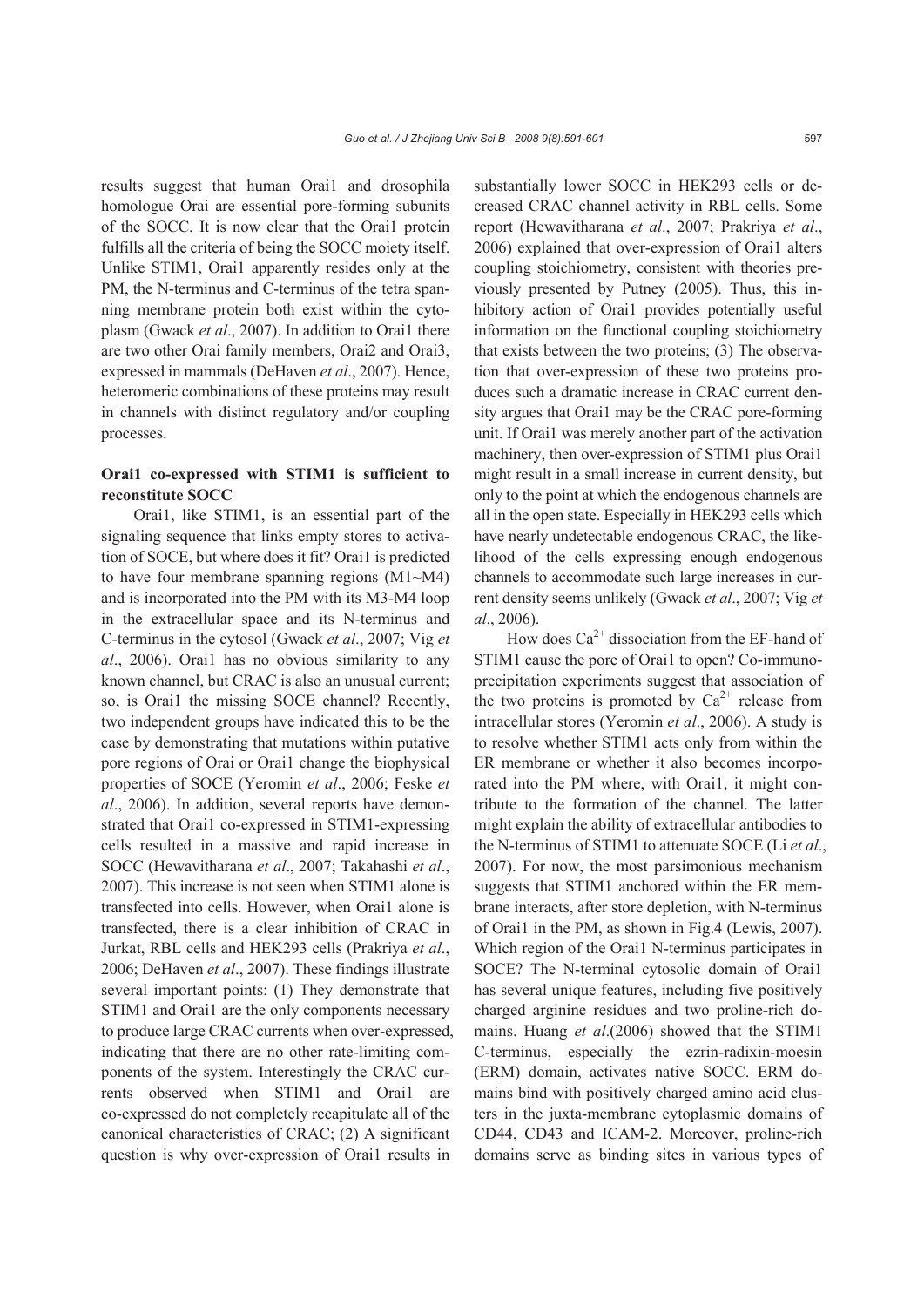proteins. For example, the proline-rich domain in Group 1 metabotropic glutamate receptors mediates the interaction with Homer proteins. Thus, the proline-rich domain of the Orai1 N-terminus may participate in SOCE (Takahashi *et al*., 2007).



**Fig.4 N-terminus of Orai1 anchored with STIM1 activates SOCE** 

STIM1 is localized primarily in the ER membrane, with a small fraction in the plasma membrane. The organization of the major predicted domains is shown, including an unpaired EF-hand and sterile-alpha motif (SAM) domains on the ER luminal side, and overlapping coiled-coil (CC) and ezrin-radixin-moesin (ERM) domains, and serine-prolinerich (S/P) and lysine-rich (K) domains on the cytosolic side. Orai1 is a plasma membrane protein with four membrane-spanning regions and intracellular N-terminus and C-terminus. It is impossible that the N-terminus of Orai1, anchored with ezrin-radixin-moesin (ERM) domain of STIM1 C-terminus, activates SOCE (Lewis, 2007)

As discussed above, STIM1 and STIM2 are close in structure but STIM2 has an opposing inhibitory action on SOCC-mediated  $Ca<sup>2+</sup>$  entry. Orai1 and STIM2 co-expression resulted in a substantial increase in constitutive  $Ca^{2+}$  entry. STIM2 expressed alone does not visibly change its ER distribution in response to store depletion (Soboloff *et al*., 2006b). However, some experts suspect that a many-fold increase in STIM2 expressed throughout the ER might lead to the presence of some STIM2 in puncta, independently of altered luminal  $Ca^{2+}$  (Lewis, 2007). Thus, at high levels of STIM2 expression, while it is normally an inhibitor of SOCC, STIM2 may mimic the action of STIM1 and, through interaction with over-expressed Orai1, result in significant constitutive SOCC activation (Hewavitharana *et al*., 2007).

#### **Orai2, Orai3 and SOCCs**

Mercer *et al*.(2006) reported that Orai2 exhibits properties similar to Orai1; over-expression of Orai2 alone resulted in inhibition of SOCE in HEK293 cells, whereas its co-expression with STIM1 resulted in significantly augmented entry and CRAC. The magnitude of the currents with Orai2 was somewhat less than that with Orai1. Orai3, on the other hand, did not synergistically enhance  $Ca^{2+}$  entry when co-expressed with STIM1 (Mercer *et al*., 2006; Gross *et al*., 2007). However, Orai3 was shown to restore  $Ca^{2+}$  entry in cells in which entry was reduced due to RNAi mediated knockdown of endogenous Orai1, demonstrating that Orai3 is able to function in the  $Ca^{2+}$  permeation pathway (Gwack *et al*., 2007). Thus, in transient transfection experiments, the rank order of efficacy of Orai family members appeared to be Orai1>Orai2> Orai3. However, some report demonstrated that co-expression of Orai2 or Orai3 with STIM1 produced only a marginal effect on SOCC (Mercer *et al*., 2006; DeHaven *et al*., 2007).

# **CONCLUSION**

From the new information on the function of the STIM and Orai proteins, we can now rather definitively conclude that the two proteins are both necessary and sufficient to mediate the process of store-operated channel function. STIM1 is a sensor of ER Ca<sup>2+</sup>, a transduction of this signal to the PM, and a opening of a highly selective channel located in the PM, and Orai1 co-expressed with STIM1 is sufficient to reconstitute SOCC. While these revelations answer the basic questions on store-operated channel function, there are many other questions that arise. For example, recent information indicates that the STIM1 protein can interact with and cause the activation of TRPC1 channels (López *et al.*, 2006; Huang *et al*., 2006). However, the relationship between the three Orai proteins and the six mammalian TRPCs will be an interesting one to examine. Does STIM1 function as a universal  $Ca^{2+}$  sensor, capable of activating mechanisms of store-operated entry other than CRAC? And whether Orai1 is indeed the CRAC channel, then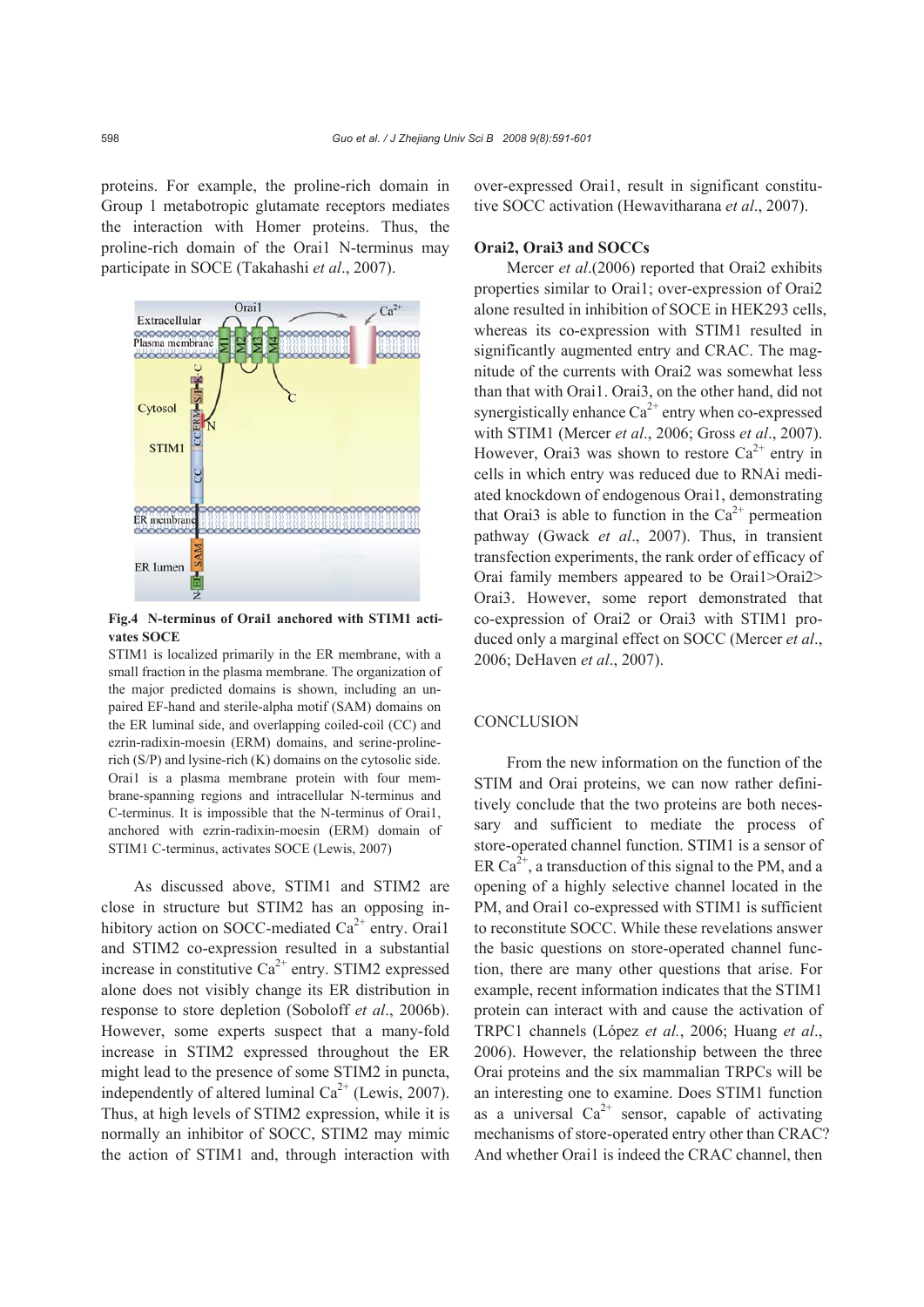how do molecular determinants within the protein sequence explain the electrophysiological properties of CRAC, such as permeation and ionic selectivity? Answers to these questions and many more will significantly enhance our understanding of cellular  $Ca^{2+}$ signaling and its contribution to normal human health and disease.

#### **References**

- Aires, V., Adote, S., Hichami, A., Moutairou, K., Boustani, E.S., Khan, N.A., 2004. Modulation of intracellular calcium concentrations and T cell activation by prickly pear polyphenols. *Mol. Cell. Biochem.*, **260**(1-2):103-110. [doi:10.1023/B:MCBI.0000026061.57326.28]
- Alfonso, S., Benito, O., Alicia, S., Angélica, Z., Patricia, G., Diana, K., Luis, V., 2008. Regulation of the cellular localization and function of human transient receptor potential channel 1 by other members of the TRPC family. *Cell Calcium.*, **43**(4):375-387. [doi:10.1016/j.ceca.2007. 07.004]
- Ambudkar, I.S., Ong, H.L., Liu, X., Bandyopadhyay, B., Cheng, K.T., 2007. TRPC1: the link between functionally distinct store-operated calcium channels. *Cell Calcium.*, **42**(2):213-223. [doi:10.1016/j.ceca.2007.01.013]
- Baba, Y., Hayashi, K., Fujii, Y., Mizushima, A., Watarai, H., Wakamori, M., Numaga, T., Mori, Y., Iino, M., Hikida, M., Kurosaki, T., 2006. Coupling of STIM1 to store-operated  $Ca^{2+}$  entry through its constitutive and inducible movement in the endoplasmic reticulum. *Proc. Natl. Acad. Sci. USA*, **103**(45):16704-16709. [doi:10. 1073/pnas.0608358103]
- Bollimuntha, S., Cornatzer, E., Singh, B.B., 2005. Plasma membrane localization and function of TRPC1 is dependent on its interaction with beta-tubulin in retinal epithelium cells. *Vis. Neurosci.*, **22**(2):163-170. [doi:10. 1017/S0952523805222058]
- Bugaj, V., Alexeenko, V., Zubov, A., Glushankova, L., Nikolaev, A., Wang, Z., Kaznacheyeva, E., Bezprozvanny, I., Mozhayeva, G.N., 2005. Functional properties of endogenous receptor- and store-operated calcium influx channels in HEK293 cells. *J. Biol. Chem.*, **280**(17): 16790-16797. [doi:10.1074/jbc.M500192200]
- DeHaven, W.I., Smyth, J.T., Boyles, R.R., Putney, J.W.Jr., 2007. Calcium inhibition and calcium potentiation of Orai1, Orai2 and Orai3 calcium release-activated calcium channels. *J. Biol. Chem.*, **282**(24):17548-17556. [doi:10. 1074/jbc.M611374200]
- Demaurex, N., Arnaudeau, S., Opas, M., 2002. Measurement of intracellular Ca2+ concentration. *Methods Cell Biol.*, **70**:453-474. [doi:10.1016/S0091-679X(02)70014-9]
- Dziadek, M.A., Johnstone, L.S., 2007. Biochemical properties and cellular localisation of STIM proteins. *Cell Calcium.*, **42**(2):123-132. [doi:10.1016/j.ceca.2007.02.006]
- Felix, R., 2005. Molecular regulation of voltage-gated  $Ca^{2+}$ channels. *J. Recept. Signal Transduct.*, **25**(2):57-71. [doi: 10.1081/RRS-200068102]
- Feske, S., Gwack, Y., Prakriya, M., Srikanth, S., Puppel, S.H., Tanasa, B., Hogan, P.G., Lewis, R.S., Daly, M., Rao, A., 2006. A mutation in Orai1 causes immune deficiency by abrogating CRAC channel function. *Nature*, **441**(7090): 179-185. [doi:10.1038/nature04702]
- Fleming, I., Rueben, A., Popp, R., Fisslthaler, B., Schrodt, S., Sander, A., Haendeler, J., Falck, J.R., Morisseau, C., Hammock, B.D., Busse, R., 2007. Epoxyeicosatrienoic acids regulate Trp channel dependent  $Ca<sup>2+</sup>$  signaling and hyperpolarization in endothelial cells. *Arterioscler*. *Thromb. Vasc. Biol.*, **27**(12):2612-2618. [doi:10.1161/ ATVBAHA.107.152074]
- Gross, S.A., Wissenbach, U., Philipp, S.E., Freichel, M., Cavalié, A., Flockerzi, V., 2007. Murine ORAI2 splice variants form functional  $Ca^{2+}$  release-activated  $Ca^{2+}$ (CRAC) channels. *J. Biol. Chem.*, **282**(27):19375-19384. [doi:10.1074/jbc.M701962200]
- Gwack, Y., Srikanth, S., Feske, S., Cruz-Guilloty, F., Oh-hora, M., Neems, D.S., Hogan, P.G., Rao, A., 2007. Biochemical and functional characterization of Orai proteins. *J. Biol. Chem.*, **282**(22):16232-16243. [doi:10.1074/jbc. M609630200]
- He, L.L., Zhang, Y., Chen, Y.H., Yamada, Y., Yang, J., 2007. Functional modularity of the beta-subunit of voltage-gated Ca2+ channels. *Biophys. J.*, **93**(3):834-845. [doi:10.1529/biophysj.106.101691]
- Hewavitharana, T., Deng, X., Soboloff, J., Gill, D.L., 2007. Role of STIM and Orai proteins in the store-operated calcium signaling pathway. *Cell Calcium.*, **42**(2):173-182. [doi:10.1016/j.ceca.2007.03.009]
- Homann, V., Kinne-Saffran, E., Arnold, W.H., Gaengler, P., Kinne, R.K., 2006. Calcium transport in human salivary glands: a proposed model of calcium secretion into saliva. *Histochem. Cell Biol.*, **125**(5):583-591. [doi:10.1007/s00 418-005-0100-2]
- Hoth, M., Penner, R., 1992. Depletion of intracellular calcium stores activates a calcium current in mast cells. *Nature*, **355**(6358):353-356. [doi:10.1038/355353a0]
- Huang, G.N., Zeng, W., Kim, J.Y., Yuan, J.P., Han, L., Muallem, S., Worley, P.F., 2006. STIM1 carboxyl-terminus activates native SOC, I(crac) and TRPC1 channels. *Nat. Cell Biol.*, **8**(9):1003-1010. [doi:10.1038/ncb1454]
- Jiang, Q.J., Xu, G., Mao, F.F., Zhu, Y.F., 2006. Effects of combination of irbesartan and perindopril on calcineurin expression and sarcoplasmic reticulum  $Ca<sup>2+</sup>-ATP$ ase ativity in rat cardiac pressure-overload hypertrophy. *J. Zhejiang. Univ. Sci. B.*, **7**(3):228-234. [doi:10.1631/jzus. 2006.B0228]
- Laporte, R., Hui, A., Laher, I., 2004. Pharmacological modulation of sarcoplasmic reticulum function in smooth muscle. *Pharmacol. Rev.*, **56**(4):439-513. [doi:10.1124/ pr.56.4.1]
- Lepage, P.K., Boulay, G., 2007. Molecular determinants of TRP channel assembly. *Biochem. Soc. Trans.*, **35**(Pt 1): 81-83.
- Lewis, R.S., 2007. The molecular choreography of a store-operated calcium channel. *Nature*, **446**(7133):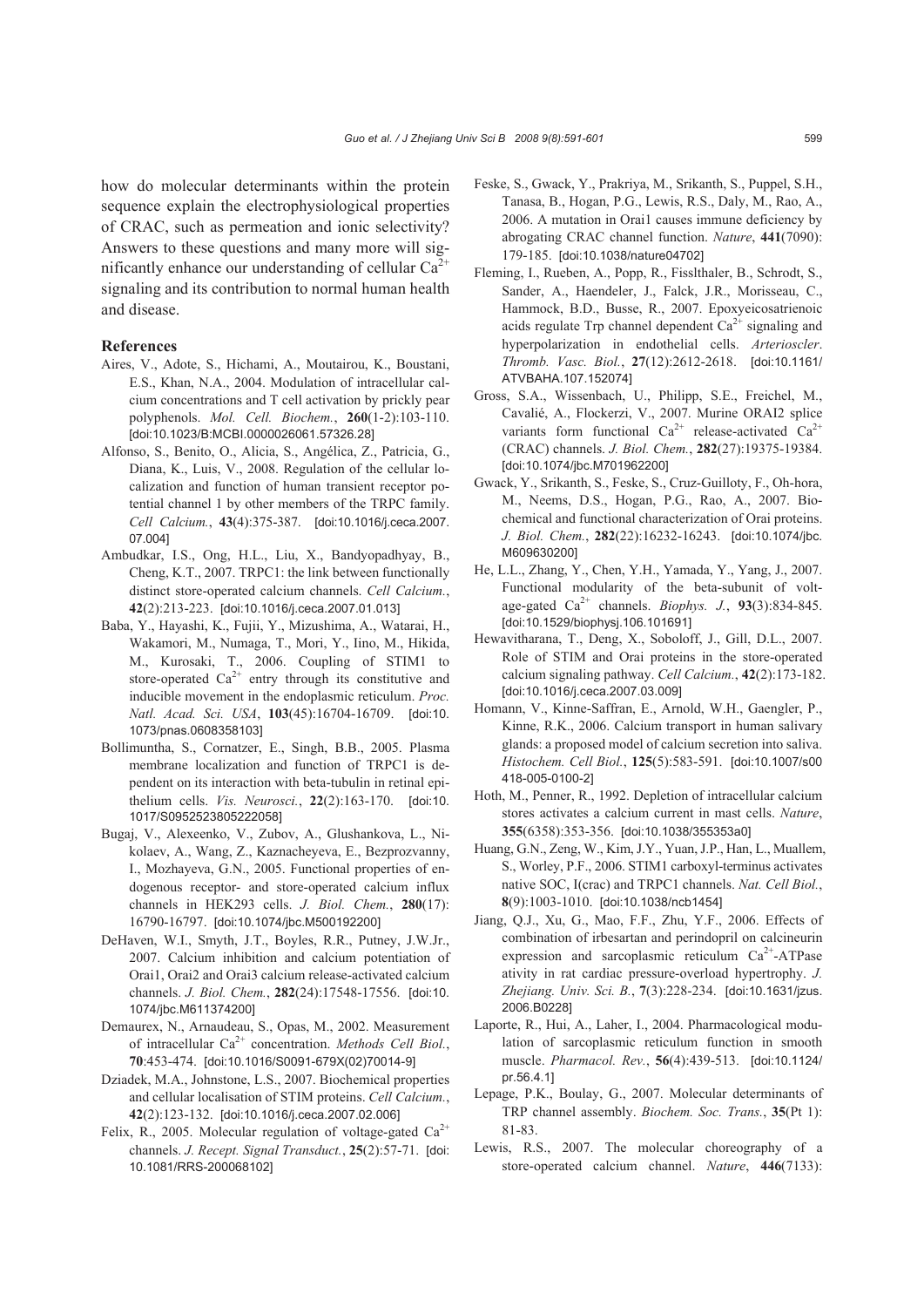284-287. [doi:10.1038/nature05637]

- Lewis, R.S., Cahalan, M.D., 1989. Mitogen-induced oscillations of cytosolic  $Ca^{2+}$  and transmembrane  $Ca^{2+}$  current in human leukemic T cells. *Cell Regul.*, **1**:99-112.
- Li, Z., Lu, J., Xu, P., Xie, X., Chen, L., Xu, T., 2007. Mapping the interacting domains of STIM1 and Orai1 in  $Ca^{2+}$  release-activated Ca<sup>2+</sup> channel activation. *J. Biol. Chem.*, **282**(40):29448-29456. [doi:10.1074/jbc.M703573200]
- Liou, J., Kim, M.L., Heo, W.D., Jones, J.T., Myers, J.W., Ferrell, J.E.Jr., Meyer, T., 2005. STIM is a  $Ca^{2+}$  sensor essential for  $Ca^{2+}$ -store-depletion-triggered  $Ca^{2+}$  influx. *Curr. Biol.*, **15**(13):1235-1241. [doi:10.1016/j.cub.2005. 05.055]
- Liu, L., Li, Y., Wang, R., Yin, C., Dong, Q., Hing, H., Kim, C., Welsh, M.J., 2007. Drosophila hygrosensation requires the TRP channels water witch and nanchung. *Nature*, **450**(7167):294-298. [doi:10.1038/nature06223]
- Liu, X., Bandyopadhyay, B.C., Singh, B.B., Groschner, K., Ambudkar, I.S., 2005. Molecular analysis of a store-operated and 2-acetyl-sn-glycerol-sensitive non-selective cation channel. Heteromeric assembly of TRPC1-TRPC3. *J. Biol. Chem.*, **280**(22):21600-21606. [doi:10.1074/jbc. C400492200]
- López, J.J., Salido, G.M., Pariente, J.A., Rosado, J.A., 2006. Interaction of STIM1 with endogenously expressed human canonical TRP1 upon depletion of intracellular  $Ca^{2+}$ stores. *J. Biol. Chem.*, **281**(38):28254-28264. [doi:10. 1074/jbc.M604272200]
- Luik, R.M., Wu, M.M., Buchanan, J., Lewis, R.S., 2006. The elementary unit of store-operated  $Ca^{2+}$  entry: local activation of CRAC channels by STIM1 at ER-plasma membrane junctions. *J. Cell Biol.*, **174**(6):815-825. [doi:10.1083/jcb.200604015]
- Mercer, J.C., Dehaven, W.I., Smyth, J.T., Wedel, B., Boyles, R.R., Bird, G.S., Putney, J.W.Jr., 2006. Large store-operated calcium selective currents due to co-expression of Orai1 or Orai2 with the intracellular calcium sensor, STIM1. *J. Biol. Chem.*, **281**(34):24979- 24990. [doi:10.1074/jbc.M604589200]
- Mignen, O., Thompson, J.L., Shuttleworth, T.J., 2007. STIM1 regulates  $Ca^{2+}$  entry via arachidonate-regulated  $Ca<sup>2+</sup>$ -selective (ARC) channels without store depletion or translocation to the plasma membrane. *J. Physiol.*, **579**(Pt 3): 703-715. [doi:10.1113/jphysiol.2006.122432]
- Mueller, P., Quintana, A., Griesemer, D., Hoth, M., Pieters, J., 2007. Disruption of the cortical actin cytoskeleton does not affect store operated  $Ca^{2+}$  channels in human T-cells. *FEBS Lett.*, **581**(18):3557-3562. [doi:10.1016/j.febslet. 2007.06.068]
- Parekh, A.B., 2003. Store-operated  $Ca^{2+}$  entry: dynamic interplay between endoplasmic reticulum, mitochondria and plasma membrane. *J. Physiol.*, **547**(Pt 2):333-348. [doi:10.1113/jphysiol.2002.034140]
- Pigozzi, D., Ducret, T., Tajeddine, N., Gala, J.L., Tombal, B., Gailly, P., 2006. Calcium store contents control the expression of TRPC1, TRPC3 and TRPV6 proteins in LNCaP prostate cancer cell line. *Cell Calcium.*, **39**(5):

401-415. [doi:10.1016/j.ceca.2006.01.003]

- Prakriya, M., Feske, S., Gwack, Y., Srikanth, S., Rao, A., Hogan, P.G., 2006. Orai1 is an essential pore subunit of the CRAC channel. *Nature*, **443**(7108):230-233. [doi:10. 1038/nature05122]
- Putney, J.W.Jr., 2005. Capacitative calcium entry: sensing the calcium stores. *J. Cell. Biol.*, **169**(3):381-389. [doi:10. 1083/jcb.200503161]
- Roos, J., DiGregorio, P.J., Yeromin, A.V., Ohlsen, K., Lioudyno, M., Zhang, S., Safrina, O., Kozak, J.A., Wagner, S.L., Cahalan, M.D., *et al*., 2005. STIM1, an essential and conserved component of store-operated Ca2+ channel function. *J. Cell Biol.*, **169**(3):435-445. [doi:10.1083/jcb.200502019]
- Ross, K., Whitaker, M., Reynolds, N.J., 2007. Agonist-induced calcium entry correlates with STIM1 translocation. *J. Cell. Physiol.*, **211**(3):569-576. [doi:10. 1002/jcp.20993]
- Smyth, J.T., DeHaven, W.I., Bird, G.S., Putney, J.W.Jr., 2007. Role of the microtubule cytoskeleton in the function of the store-operated Ca<sup>2+</sup> channel activator STIM1. *J. Cell Sci.*, **120**(Pt 21):3762-3771. [doi:10.1242/jcs.015735]
- Soboloff, J., Spassova, M.A., Tang, X.D., Hewavitharana, T., Xu, W., Gill, D.L., 2006a. Orai1 and STIM reconstitute store-operated calcium channel function. *J. Biol. Chem.*, **281**(30):20661-20665. [doi:10.1074/jbc.C600126200]
- Soboloff, J., Spassova, M.A., Hewavitharana, T., He, L.P., Xu, W., Johnstone, L.S., Dziadek, M.A., Gill, D.L., 2006b. STIM2 is an inhibitor of STIM1-mediated store-operated Ca2+ entry. *Curr. Biol.*, **16**(14):1465-1470. [doi:10.1016/ j.cub.2006.05.051]
- Spassova, M.A., Soboloff, J., He, L.P., Xu, W., Dziadek, M.A., Gill, D.L., 2006. STIM1 has a plasma membrane role in the activation of store-operated Ca<sup>2+</sup> channels. *Proc. Natl. Acad. Sci. USA*, **103**(11):4040-4045. [doi:10.1073/pnas. 0510050103]
- Stathopulos, P.B., Li, G.Y., Plevin, M.J., Ames, J.B., Ikura, M., 2006. Stored  $Ca^{2+}$  depletion-induced oligomerization of stromal interaction molecule 1 (STIM1) via the EF-SAM region: an initiation mechanism for capacitive  $Ca^{2+}$  entry. *J. Biol. Chem.*, **281**(47):35855-35862. [doi:10.1074/jbc. M608247200]
- Takahashi, Y., Murakami, M., Watanabe, H., Hasegawa, H., Ohba, T., Munehisa, Y., Nobori, K., Ono, K., Iijima, T., Ito, H., 2007. Essential role of the N-terminus of murine Orai1 in store-operated Ca<sup>2+</sup> entry. *Biochem. Biophys. Res. Commun.*, **356**(1):45-52. [doi:10.1016/j.bbrc.2007. 02.107]
- Vanden Abeele, F., Shuba, Y., Roudbaraki, M., Lemonnier, L., Vanoverberghe, K., Mariot, P., Skryma, R., Prevarskaya, N., 2003. Store-operated  $Ca^{2+}$  channels in prostate cancer epithelial cells: function, regulation and role in carcinogenesis. *Cell Calcium.*, **33**(5-6):357-373. [doi:10.1016/ S0143-4160(03)00049-6]
- Venkatachalam, K., Zheng, F., Gill, D.L., 2003. Regulation of canonical transient receptor potential (TRPC) channel function by diacylglycerol and protein kinase C. *J. Biol.*